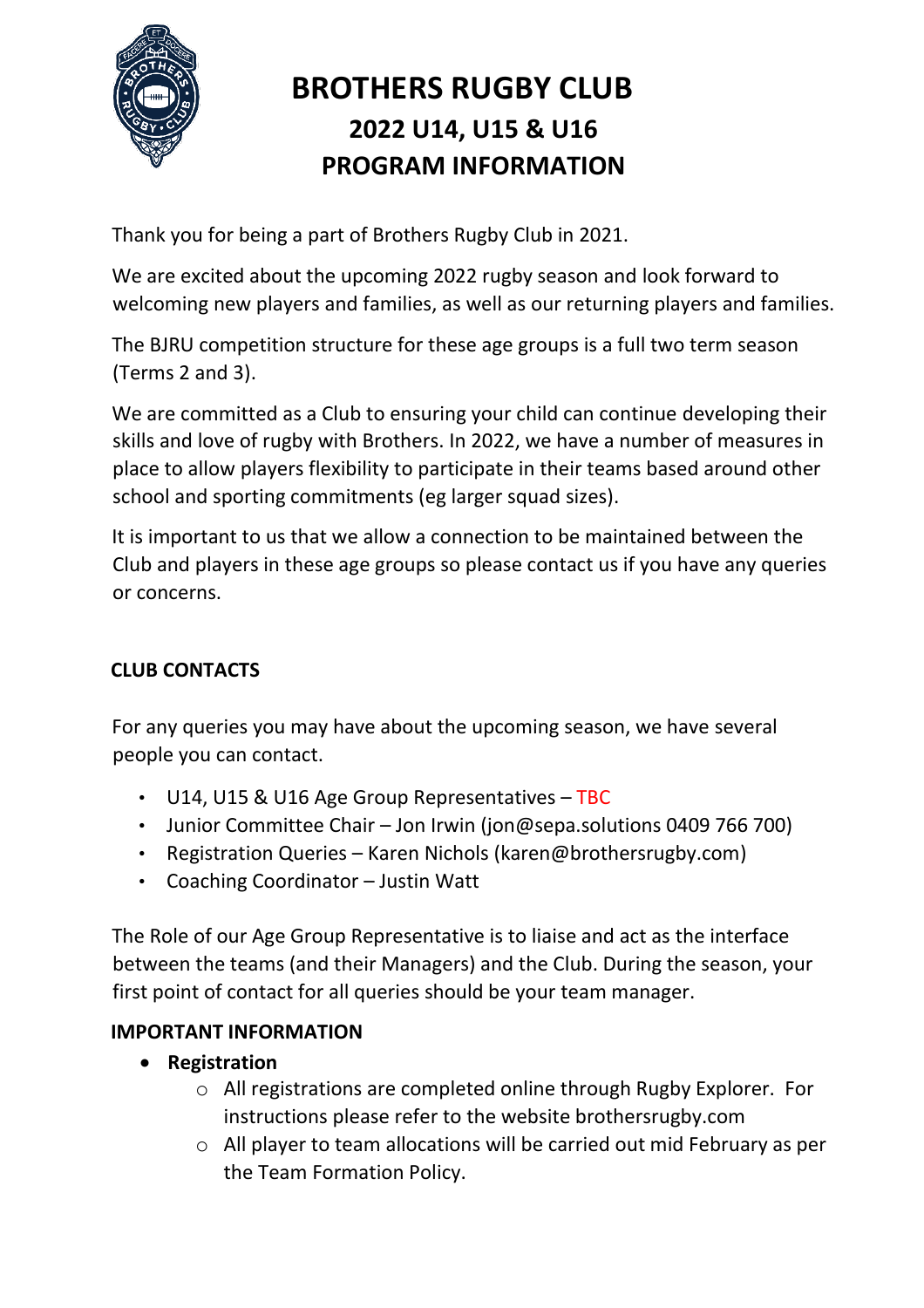#### **KEY DATES**

| 2022 Registrations Open             | 21 December 2021                | Online through Rugby     |                     |
|-------------------------------------|---------------------------------|--------------------------|---------------------|
|                                     |                                 | Xplorer                  |                     |
| <b>Brothers Coaches Overview</b>    | Friday 25 February              | <b>Time TBC</b>          | <b>Crosby Park</b>  |
| Session                             |                                 |                          |                     |
| First Training Session /            | Wednesday 2 <sup>nd</sup>       | 6-7.30pm                 | Crosby Park         |
| <b>Parent Induction</b>             | March                           |                          | U14 & U15           |
|                                     |                                 |                          | <b>Bottom Field</b> |
|                                     |                                 |                          | U16 Top Field       |
| <b>Brothers facilitated Grading</b> | Sun 6 <sup>th</sup> March       | <b>Times TBC</b>         | <b>Crosby Park</b>  |
| <b>Session &amp; Training</b>       |                                 |                          |                     |
| 2 <sup>nd</sup> Grading / Training  | Wednesday 9 <sup>th</sup>       | 6-7.30pm                 | <b>Crosby Park</b>  |
| Session                             | March                           |                          | U14 & U15           |
|                                     |                                 |                          | <b>Bottom Field</b> |
|                                     |                                 |                          | U16 Top Field       |
| Scrum Safe Clinic & Internal        | Sunday 13 <sup>th</sup> March   | <b>Time TBC</b>          | <b>Crosby Park</b>  |
| <b>Trials</b>                       |                                 |                          |                     |
| 3 <sup>rd</sup> Training Session    | Wednesday 16 <sup>th</sup>      | 6-7.30pm                 | <b>Crosby Park</b>  |
|                                     | March                           |                          | U14 & U15           |
|                                     |                                 |                          | <b>Bottom Field</b> |
|                                     |                                 |                          | U16 Top Field       |
| Crosby Park Long Lunch              | Saturday 19 <sup>th</sup> March | 12.30pm                  | <b>Crosby Park</b>  |
| <b>BJRU Skills Dev Rnd 1</b>        | Sun 20 <sup>th</sup> March      | <b>Times TBC</b>         | <b>TBC</b>          |
| 4 <sup>th</sup> Training Session    | Wednesday 23rd                  | 6-7.30pm                 | Crosby Park         |
|                                     | March                           |                          | U14 & U15           |
|                                     |                                 |                          | <b>Bottom Field</b> |
|                                     |                                 |                          | U16 Top Field       |
| <b>BJRU Skills Dev Rnd 2</b>        | Sunday 27 <sup>th</sup> March   | <b>Time TBC</b>          | <b>TBC</b>          |
| <b>Term 2 Training Starts</b>       | Wednesday 20 <sup>th</sup>      | 6-7.30pm                 | <b>Crosby Park</b>  |
|                                     | April                           |                          | U14 & U15           |
|                                     |                                 |                          | <b>Bottom Field</b> |
|                                     |                                 |                          | U16 Top Field       |
| 1 <sup>st</sup> Competition Game    | Sunday 15 <sup>th</sup> May     | <b>Draws TBC by BJRU</b> |                     |

#### • **In Season**

- o Training on Wednesdays @ Crosby Park 6-7.30pm (U14 & U15 on Bottom field and U16 on Top Field)
- o Matches will be scheduled by BJRU to be played on Sundays. Teams are placed into graded divisions at a level that suits each team's ability.
- o There are no training sessions or games during school holidays.